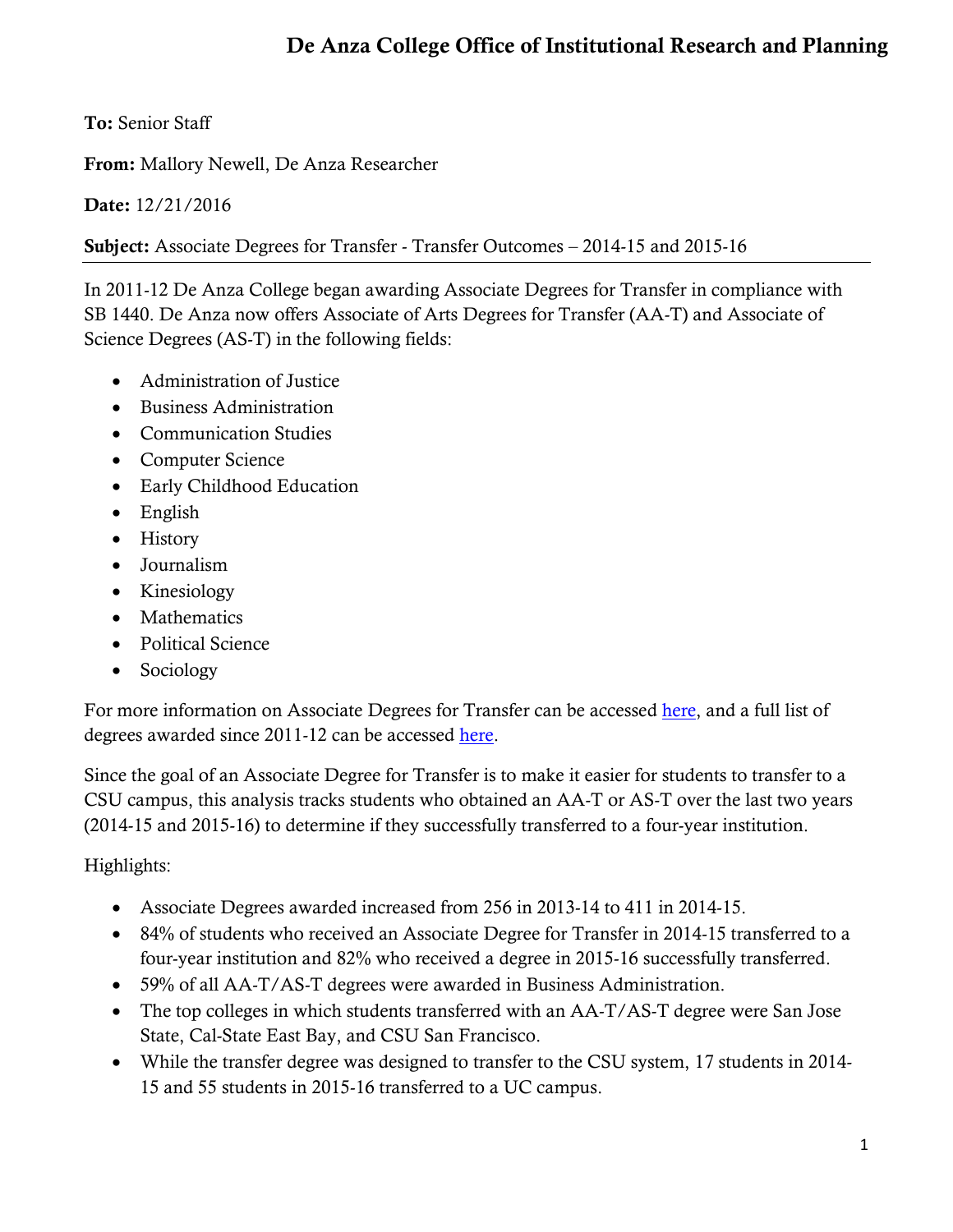#### *Associate Degrees for Transfer Awarded in 2014-2015*

|                  |                                                  | <b>Degrees Awarded</b> |         | <b>Students who Transferred</b> |                |
|------------------|--------------------------------------------------|------------------------|---------|---------------------------------|----------------|
|                  |                                                  | Count                  | Percent | Count                           | <b>Percent</b> |
|                  | Associate in Arts-Communication Studies-Transfer | 23                     | 9%      | 21                              | 10%            |
| <b>Transfer</b>  | History for Transfer                             | 4                      | 2%      | 3                               | $1\%$          |
|                  | Kinesiology for Transfer                         | 23                     | 9%      | 20                              | 9%             |
|                  | <b>Political Science for Transfer</b>            | 9                      | 4%      |                                 | 3%             |
|                  | Sociology for Transfer                           | П                      | 4%      | 9                               | 4%             |
| Associate in     | Admin of Justice for Transfer                    | 15                     | 6%      | 14                              | 6%             |
| Science-Transfer | <b>Business Admin for Transfer</b>               | 151                    | 59%     | 128                             | 59%            |
|                  | Early Childhood Ed for Trnsfer                   | 3                      | 1%      | 3                               | $1\%$          |
|                  | Mathematics-Transfer                             | 17                     | 7%      | П                               | 5%             |
| Total            |                                                  | 256                    | 100%    | 216                             | 100%           |

### Table 1. Degrees Awarded and Successful Transfers – 2014-15

In 2014-15, 256 Associate Degrees for Transfer were awarded, of those, 216 students transferred to a four-year institution by November 2016 (84%).

 59% of all degrees awarded were in Business Administration, and 59% of all the students who transferred with a Transfer Degree obtained their degree in Business Administration.

|                  | <b>Associate in Arts</b><br><b>Associate in Science</b> |                  | <b>Total</b>   |                  |                |           |                  |            |
|------------------|---------------------------------------------------------|------------------|----------------|------------------|----------------|-----------|------------------|------------|
|                  | <b>Degrees</b>                                          | <b>Transfers</b> | <b>Degrees</b> | <b>Transfers</b> | <b>Degrees</b> | % Degrees | <b>Transfers</b> | % Transfer |
| African American | 3                                                       |                  |                |                  | 5              | 2%        |                  | 2%         |
| Asian            | 15                                                      | 13               | 100            | 76               | 115            | 45%       | 89               | 41%        |
| Filipino         | 10                                                      | 8                | 13             | 12               | 23             | 9%        | 20               | 9%         |
| Latino/a         | 29                                                      | 24               | 34             | 30               | 63             | 25%       | 54               | 25%        |
| Pacific Islander |                                                         |                  |                |                  | $\overline{2}$ | 1%        | $\overline{2}$   | 1%         |
| White            | 12                                                      | П                | 35             | 34               | 47             | 18%       | 45               | 21%        |
| Decline to State |                                                         |                  |                |                  |                | 0%        |                  | 0%         |
| Total            | 71                                                      | 61               | 186            | 156              | 256            | 100%      | 216              | 100%       |

### Table 2. Degrees Awarded and Successful Transfers by Ethnicity – 2014-15

Table 2 displays the total number of degrees awarded and the total of students who transferred with each degree by ethnicity for degrees awarded in 2014-15.

 45% of all degrees were awarded to students who identify as Asian. 41% of all students who transferred with a degree were Asian. The highest proportion of students receiving an AS-T degree were Asian as well. 25% of all degrees were awarded to students who identify as Latino/a and 25% of all transfers were Latino/a as well.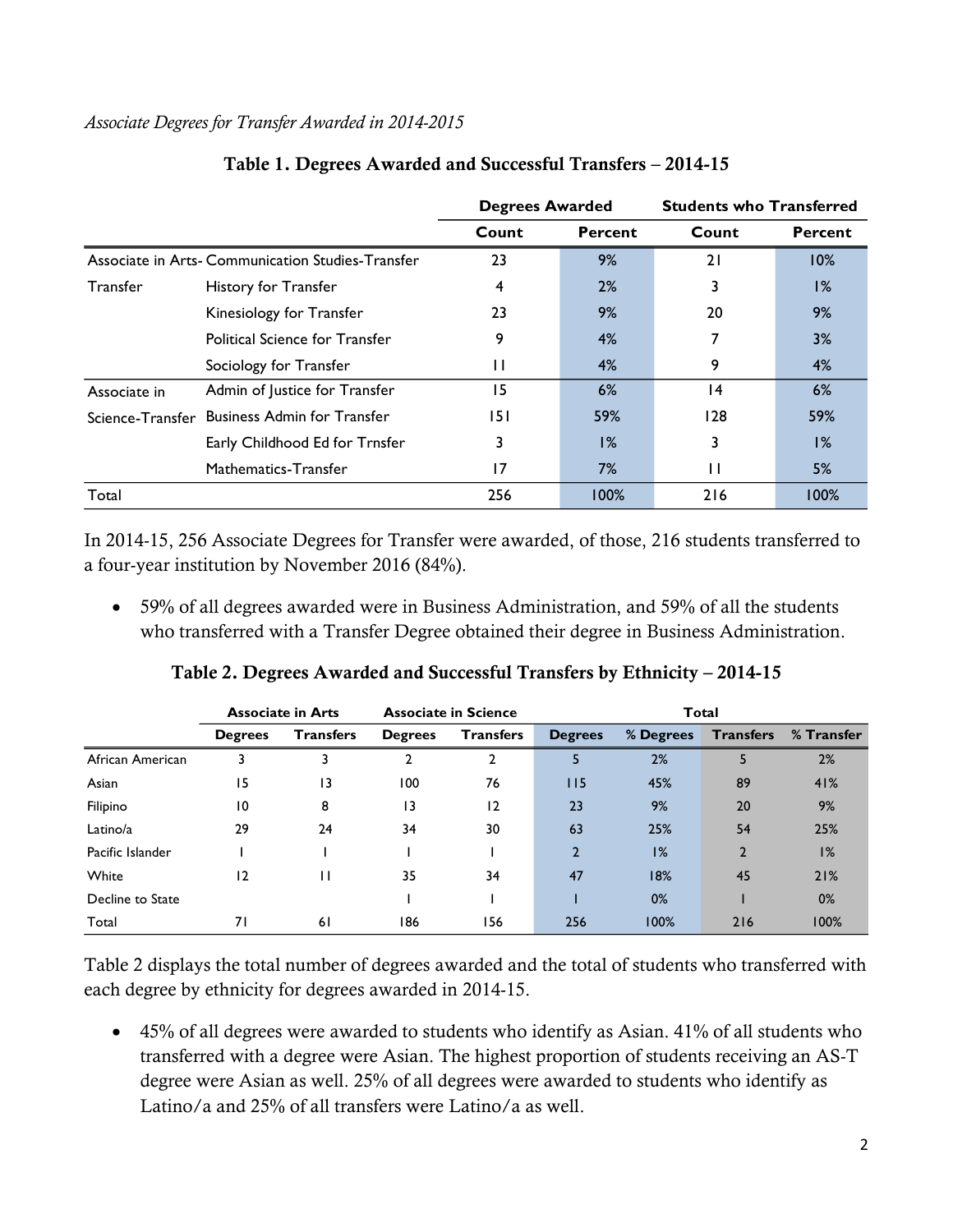| <b>Degree</b>      | Major                                 | <b>Four-Year Institution</b>               | <b>Students</b> |
|--------------------|---------------------------------------|--------------------------------------------|-----------------|
| Associate in Arts- | <b>Communication Studies-Transfer</b> | <b>ARIZONA STATE UNIVERSITY</b>            |                 |
| <b>Transfer</b>    |                                       | CALIFORNIA STATE UNIVERSITY - EAST BAY     |                 |
|                    |                                       | CALIFORNIA STATE UNIVERSITY - FULLERTON    |                 |
|                    |                                       | CALIFORNIA STATE UNIVERSITY - LOS ANGELES  |                 |
|                    |                                       | CALIFORNIA STATE UNIVERSITY - SACRAMENTO   |                 |
|                    |                                       | <b>MENLO COLLEGE</b>                       |                 |
|                    |                                       | MILLS COLLEGE                              |                 |
|                    |                                       | SAN DIEGO STATE UNIVERSITY                 |                 |
|                    |                                       | SAN FRANCISCO STATE UNIVERSITY             |                 |
|                    |                                       | SAN JOSE STATE UNIVERSITY                  |                 |
|                    |                                       | SOUTHERN NEW HAMPSHIRE- IOWEEK             |                 |
|                    |                                       | UNIVERSITY OF CALIFORNIA - BERKELEY        |                 |
|                    |                                       | UNIVERSITY OF TEXAS AT DALLAS              |                 |
|                    | History for Transfer                  | SAN FRANCISCO STATE UNIVERSITY             |                 |
|                    |                                       | SAN JOSE STATE UNIVERSITY                  |                 |
|                    |                                       | SONOMA STATE UNIVERSITY                    |                 |
|                    | Kinesiology for Transfer              | CALIFORNIA STATE UNIVERSITY - EAST BAY     | $\overline{2}$  |
|                    |                                       | CALIFORNIA STATE UNIVERSITY - FRESNO       |                 |
|                    |                                       | CALIFORNIA STATE UNIVERSITY - LONG BEACH   |                 |
|                    |                                       | CALIFORNIA STATE UNIVERSITY - MONTEREY BAY |                 |
|                    |                                       | CALIFORNIA STATE UNIVERSITY - SACRAMENTO   | 2               |
|                    |                                       | SAN JOSE STATE UNIVERSITY                  | $\overline{2}$  |
|                    |                                       | SONOMA STATE UNIVERSITY                    |                 |
|                    | Political Science for Transfer        | CALIFORNIA STATE UNIVERSITY - LONG BEACH   |                 |
|                    |                                       | MILLS COLLEGE                              |                 |
|                    |                                       | SAN FRANCISCO STATE UNIVERSITY             |                 |
|                    |                                       | SAN JOSE STATE UNIVERSITY                  | 2               |
|                    |                                       | UNIVERSITY OF CALIFORNIA-SANTA BARBARA     |                 |
|                    | Sociology for Transfer                | CALIFORNIA STATE UNIVERSITY - EAST BAY     |                 |
|                    |                                       | CALIFORNIA STATE UNIVERSITY - MONTEREY BAY |                 |
|                    |                                       | SAN FRANCISCO STATE UNIVERSITY             |                 |
|                    |                                       | SAN JOSE STATE UNIVERSITY                  |                 |
|                    |                                       | UNIVERSITY OF CALIFORNIA-LOS ANGELES       |                 |
|                    |                                       | UNIVERSITY OF CALIFORNIA-SANTA BARBARA     |                 |
|                    |                                       | UNIVERSITY OF CALIFORNIA-SANTA CRUZ        |                 |

# Table 3. Four-Year Institution of Transfer by Major – 2014-15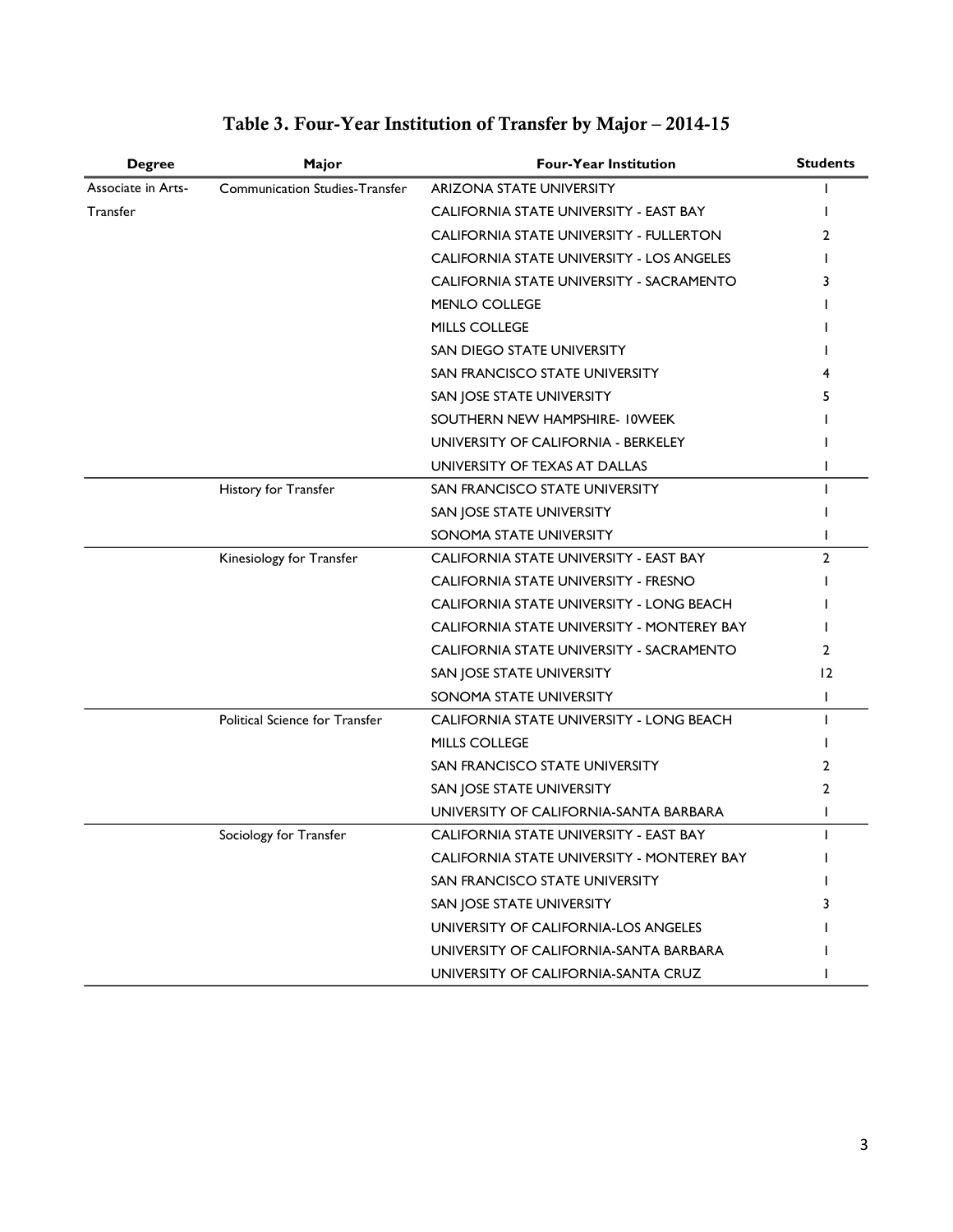| <b>Degree</b> | Major                                               | <b>Four-Year Institution</b>               | <b>Students</b> |
|---------------|-----------------------------------------------------|--------------------------------------------|-----------------|
|               | Associate in Science- Admin of Justice for Transfer | CALIFORNIA STATE UNIVERSITY - EAST BAY     | 7               |
| Transfer      |                                                     | CALIFORNIA STATE UNIVERSITY - FRESNO       |                 |
|               |                                                     | SAM HOUSTON STATE UNIVERSITY               |                 |
|               |                                                     | SAN FRANCISCO STATE UNIVERSITY             |                 |
|               |                                                     | SAN JOSE STATE UNIVERSITY                  |                 |
|               |                                                     | UNIVERSITY OF CALIFORNIA-LOS ANGELES       |                 |
|               | <b>Business Admin for Transfer</b>                  | AUSTIN PEAY STATE UNIVERSITY MAIN CAMPUS   |                 |
|               |                                                     | CALIFORNIA POLYTECHNIC STATE UNIVERSITY    | 3               |
|               |                                                     | CALIFORNIA STATE UNIV CHANNEL ISLANDS      | 2               |
|               |                                                     | CALIFORNIA STATE UNIVERSITY - EAST BAY     |                 |
|               |                                                     | CALIFORNIA STATE UNIVERSITY - FULLERTON    |                 |
|               |                                                     | CALIFORNIA STATE UNIVERSITY - LONG BEACH   |                 |
|               |                                                     | CALIFORNIA STATE UNIVERSITY - MONTEREY BAY |                 |
|               |                                                     | CALIFORNIA STATE UNIVERSITY - SACRAMENTO   | 2               |
|               |                                                     | CALIFORNIA STATE UNIVERSITY - SAN MARCOS   |                 |
|               |                                                     | CALIFORNIA STATE UNIVERSITY- NORTHRIDGE    |                 |
|               |                                                     | PALO ALTO UNIVERSITY                       |                 |
|               |                                                     | SAN DIEGO STATE UNIVERSITY                 | 2               |
|               |                                                     | SAN FRANCISCO STATE UNIVERSITY             | 16              |
|               |                                                     | SAN JOSE STATE UNIVERSITY                  | 78              |
|               |                                                     | SANTA CLARA UNIVERSITY                     | 3               |
|               |                                                     | SOUTHERN OREGON UNIVERSITY                 |                 |
|               |                                                     | UNIVERSITY OF CALIFORNIA - IRVINE          |                 |
|               |                                                     | UNIVERSITY OF CALIFORNIA-SAN DIEGO         |                 |
|               |                                                     | UNIVERSITY OF CALIFORNIA-SANTA BARBARA     |                 |
|               |                                                     | UNIVERSITY OF CALIFORNIA-SANTA CRUZ        |                 |
|               |                                                     | UNIVERSITY OF MICHIGAN                     |                 |
|               |                                                     | UNIVERSITY OF NEVADA LAS VEGAS             | 2               |
|               | Early Childhood Ed for Trnsfer                      | SAN DIEGO STATE UNIVERSITY                 | $\mathbf{I}$    |
|               |                                                     | SAN JOSE STATE UNIVERSITY                  | 2               |
|               | Mathematics-Transfer                                | CALIFORNIA STATE UNIVERSITY - LOS ANGELES  |                 |
|               |                                                     | SAN DIEGO STATE UNIVERSITY                 |                 |
|               |                                                     | SAN JOSE STATE UNIVERSITY                  |                 |
|               |                                                     | UNIVERSITY OF CALIFORNIA - IRVINE          |                 |
|               |                                                     | UNIVERSITY OF CALIFORNIA-DAVIS             |                 |
|               |                                                     | UNIVERSITY OF CALIFORNIA-LOS ANGELES       |                 |
|               |                                                     | UNIVERSITY OF CALIFORNIA-SAN DIEGO         |                 |
| Total         |                                                     |                                            | 223             |

## Table 3. Four-Year Institution of Transfer by Major – 2014-15 (Continued)

Note: students may change institutions resulting in additional counts of students.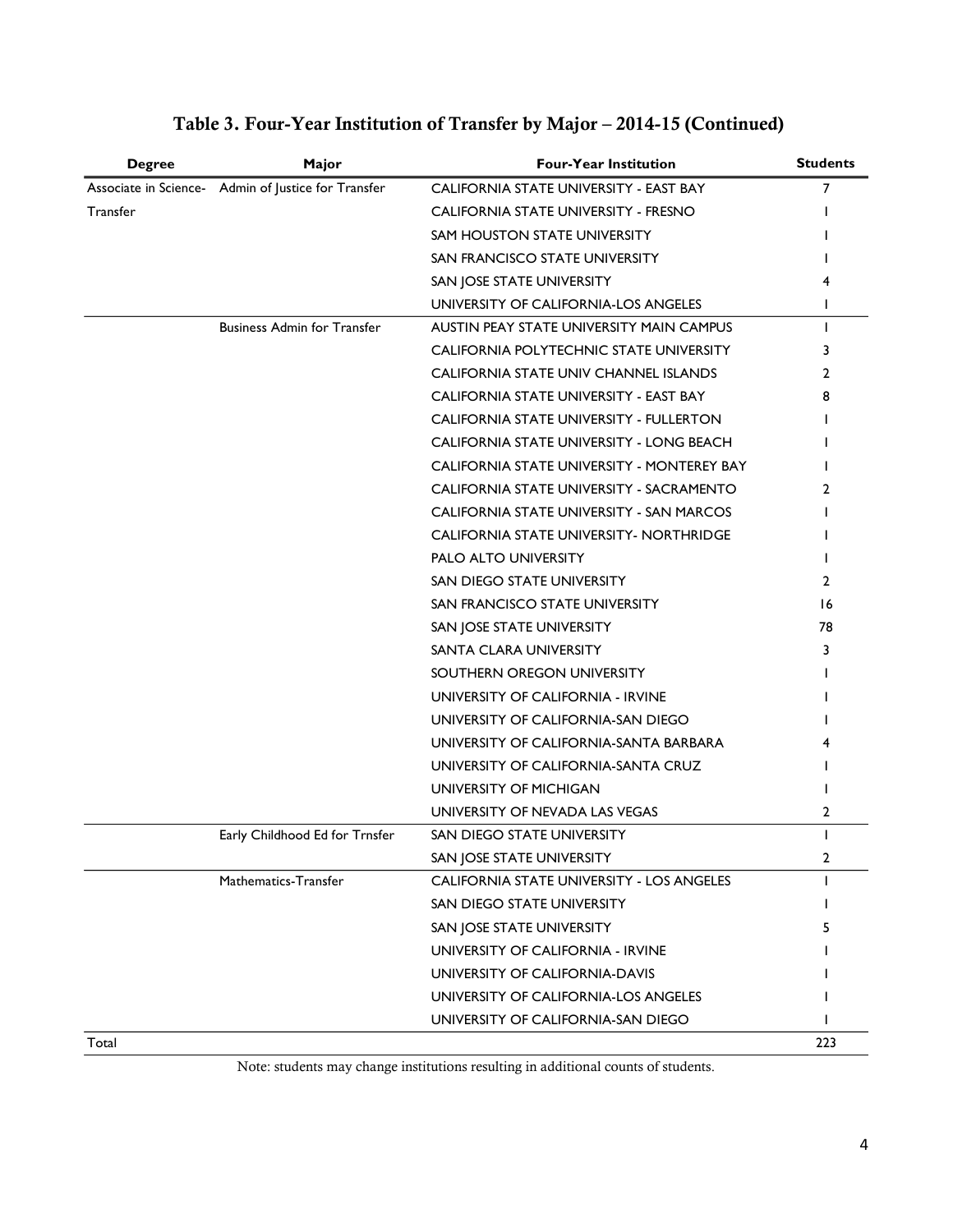| <b>College</b>                             | <b>Students</b> |
|--------------------------------------------|-----------------|
| SAN JOSE STATE UNIVERSITY                  | 112             |
| SAN FRANCISCO STATE UNIVERSITY             | 25              |
| CALIFORNIA STATE UNIVERSITY - EAST BAY     | 19              |
| CALIFORNIA STATE UNIVERSITY - SACRAMENTO   | 7               |
| UNIVERSITY OF CALIFORNIA-SANTA BARBARA     | 6               |
| SAN DIEGO STATE UNIVERSITY                 | 5               |
| CALIFORNIA POLYTECHNIC STATE UNIVERSITY    | 3               |
| CALIFORNIA STATE UNIVERSITY - FULLERTON    | 3               |
| CALIFORNIA STATE UNIVERSITY - LONG BEACH   | 3               |
| CALIFORNIA STATE UNIVERSITY - MONTEREY BAY | 3               |

The top college in which students transferred with an Associate Degree for Transfer was San Jose State University (50% of all transfers) followed by Cal-State East Bay and San Francisco State University.

*Associate Degrees for Transfer Awarded in 2015-2016*

|                 |                                       | <b>Degrees Awarded</b> |                | <b>Students who Transferred</b> |                |
|-----------------|---------------------------------------|------------------------|----------------|---------------------------------|----------------|
|                 |                                       | Count                  | <b>Percent</b> | Count                           | <b>Percent</b> |
| Associate in    | <b>Communication Studies-Transfer</b> | 45                     | 11%            | 39                              | 12%            |
| Arts-Transfer   | <b>English for Transfer</b>           | 6                      | 1%             | 5                               | 1%             |
|                 | History for Transfer                  | $\mathsf{H}$           | 3%             | 9                               | 3%             |
|                 | Journalism for Transfer               |                        | $0\%$          |                                 | $0\%$          |
|                 | Kinesiology for Transfer              | 31                     | 8%             | 22                              | 7%             |
|                 | <b>Political Science for Transfer</b> | $\overline{2}$         | 3%             | 12                              | 4%             |
|                 | Sociology for Transfer                | 21                     | 5%             | 9                               | 6%             |
| Associate in    | Admin of Justice for Transfer         | 25                     | 6%             | 9                               | 6%             |
| Science-        | <b>Business Admin for Transfer</b>    | 226                    | 55%            | 185                             | 55%            |
| <b>Transfer</b> | <b>Computer Science for Transfer</b>  | 7                      | 2%             | 6                               | 2%             |
|                 | Early Childhood Ed for Trnsfer        | 9                      | 2%             | 8                               | 2%             |
|                 | Mathematics-Transfer                  | 17                     | 4%             | $\overline{13}$                 | 4%             |
| Total           |                                       | 411                    | 100%           | 338                             | 100%           |

## Table 5. Degrees Awarded and Successful Transfers – 2015-16

In 2015-16, 411 Associate Degrees for Transfer were awarded, of those, 338 transferred to a fouryear institution by November 2016 (82%).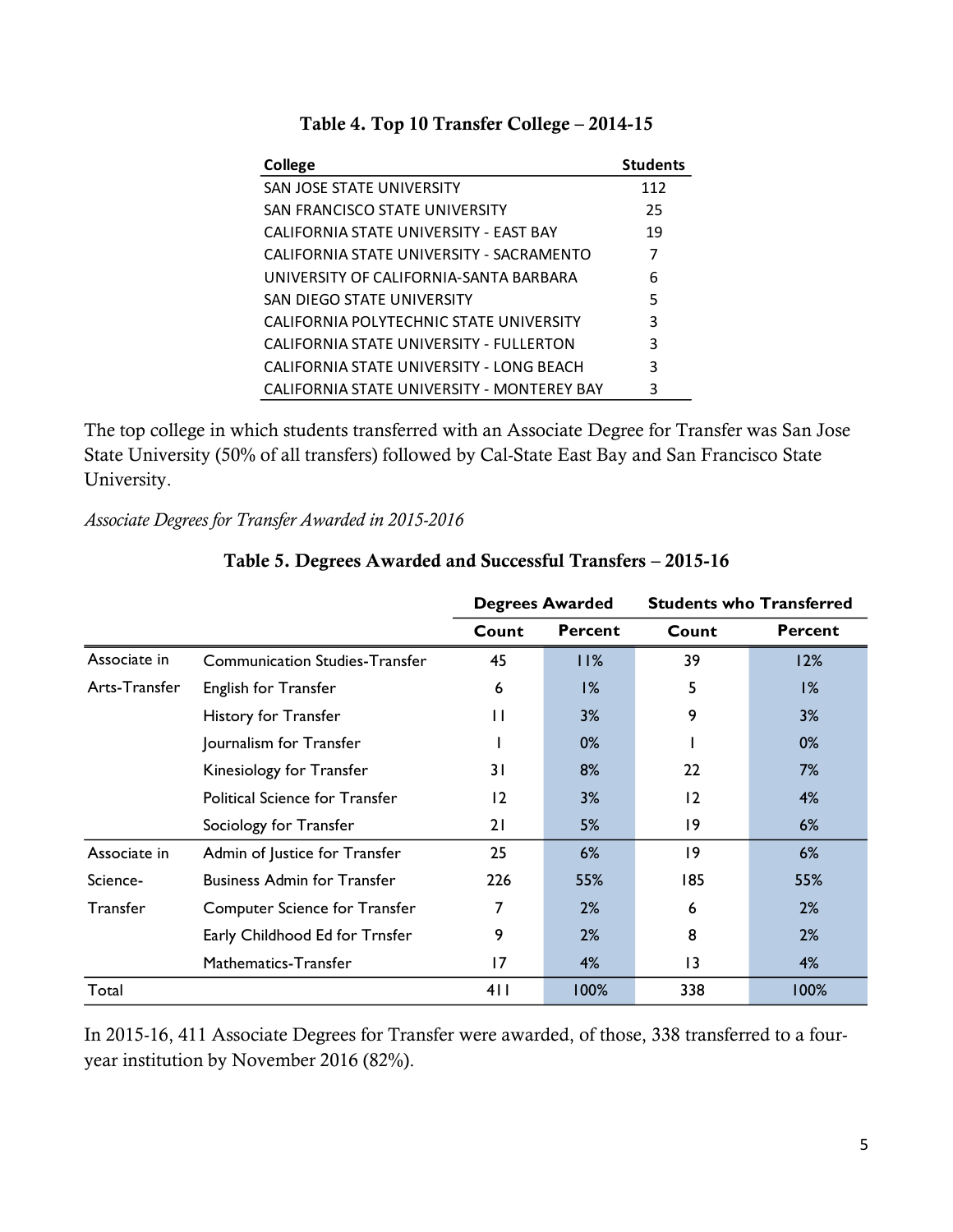|                  | <b>Associate in Arts Transfer</b> |                 | <b>Associate in Science</b> |                 | Total          |                          |                 |            |
|------------------|-----------------------------------|-----------------|-----------------------------|-----------------|----------------|--------------------------|-----------------|------------|
|                  | <b>Degrees</b>                    | <b>Transfer</b> | <b>Degrees</b>              | <b>Transfer</b> |                | <b>Degrees % Degrees</b> | <b>Transfer</b> | % Transfer |
| African American | 2                                 | 2               | $\mathsf{L}$                | 9               | 3              | 3%                       | П               | 3%         |
| Asian            | 38                                | 31              | 126                         | 109             | 164            | 40%                      | 140             | 41%        |
| Filipino         | 10                                | 10              | 16                          | 4               | 26             | 6%                       | 24              | 7%         |
| Latino/a         | 46                                | 38              | 54                          | 38              | 100            | 24%                      | 76              | 22%        |
| Native American  |                                   |                 |                             |                 | $\overline{2}$ | $0\%$                    | $\mathbf{2}$    | 1%         |
| Pacific Islander |                                   |                 |                             |                 | 3              | 1%                       |                 | $0\%$      |
| White            | 21                                | 17              | 51                          | 43              | 72             | 18%                      | 60              | 18%        |
| Decline to State | 10                                | 8               | 21                          | 16              | 31             | 8%                       | 24              | 7%         |
| Total            | 127                               | 107             | 283                         | 231             | 411            | 100%                     | 338             | 100%       |

Table 6. Degrees Awarded and Successful Transfers by Ethnicity – 2015-16

Table 6 displays the total number of degrees awarded and the total of students who transferred with each degree by ethnicity for degrees awarded in 2015-16.

- 40% of all degrees were awarded to students who identify as Asian. 41% of all students who transferred with a degree were Asian. The highest proportion of students receiving an AS-T degree were Asian as well.
- 24% of all degrees were awarded to students who identify as Latino/a and 22% of all transfers were Latino/a as well.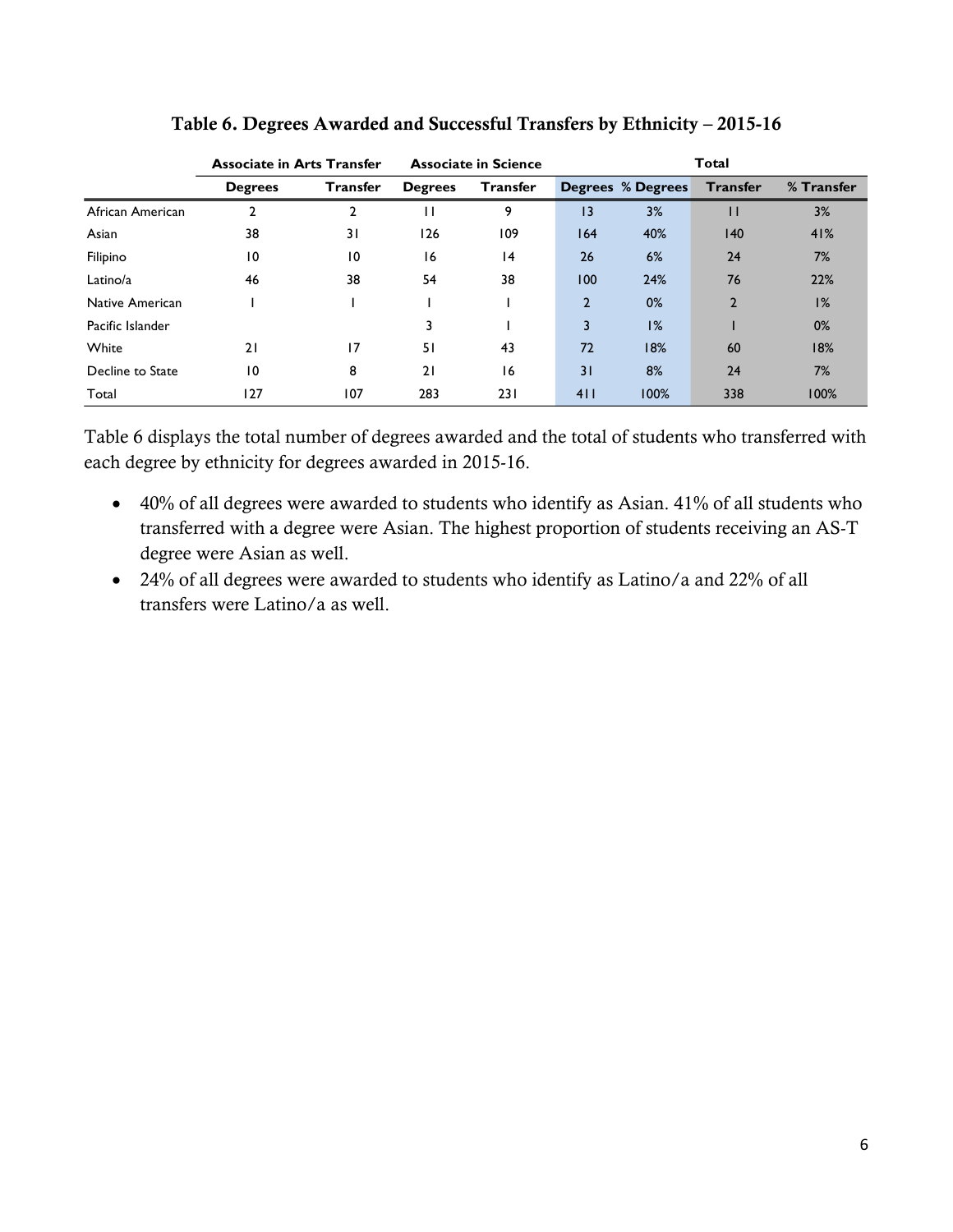|                    |                                       |                                            | <b>Students who</b> |
|--------------------|---------------------------------------|--------------------------------------------|---------------------|
| <b>Degree</b>      | Major                                 | <b>Four-Year Institution</b>               | <b>Transferred</b>  |
| Associate in Arts- | <b>Communication Studies-Transfer</b> | CALIFORNIA STATE POLYTECHNIC               | $\mathbf{1}$        |
| Transfer           |                                       | CALIFORNIA STATE UNIVERSITY - CHICO        | $\mathbf{1}$        |
|                    |                                       | CALIFORNIA STATE UNIVERSITY - EAST BAY     | 3                   |
|                    |                                       | CALIFORNIA STATE UNIVERSITY - FULLERTON    | 3                   |
|                    |                                       | CALIFORNIA STATE UNIVERSITY - MONTEREY BAY | $\overline{2}$      |
|                    |                                       | CALIFORNIA STATE UNIVERSITY - SACRAMENTO   | $\mathbf{1}$        |
|                    |                                       | CALIFORNIA STATE UNIVERSITY- NORTHRIDGE    | $\mathbf{1}$        |
|                    |                                       | NORTHEASTERN UNIVERSITY                    | $\mathbf{1}$        |
|                    |                                       | SAN DIEGO STATE UNIVERSITY                 | $\mathbf{1}$        |
|                    |                                       | SAN FRANCISCO STATE UNIVERSITY             | $\overline{2}$      |
|                    |                                       | SAN JOSE STATE UNIVERSITY                  | 11                  |
|                    |                                       | SANTA CLARA UNIVERSITY                     | $\mathbf{1}$        |
|                    |                                       | UNIVERSITY OF CALIFORNIA - IRVINE          | $\mathbf{1}$        |
|                    |                                       | UNIVERSITY OF CALIFORNIA-DAVIS             | 4                   |
|                    |                                       | UNIVERSITY OF CALIFORNIA-LOS ANGELES       | $\overline{2}$      |
|                    |                                       | UNIVERSITY OF CALIFORNIA-SANTA BARBARA     | $\overline{2}$      |
|                    |                                       | UNIVERSITY OF SAN FRANCISCO                | $\mathbf{1}$        |
|                    |                                       | UNIVERSITY OF WASHINGTON - SEATTLE         | $\mathbf 1$         |
|                    | <b>English for Transfer</b>           | SAN JOSE STATE UNIVERSITY                  | 3                   |
|                    |                                       | UNIVERSITY OF CALIFORNIA - BERKELEY        | $\overline{2}$      |
|                    | <b>History for Transfer</b>           | SAN FRANCISCO STATE UNIVERSITY             | $\mathbf{1}$        |
|                    |                                       | SAN JOSE STATE UNIVERSITY                  | 5                   |
|                    |                                       | UNIVERSITY OF CALIFORNIA-LOS ANGELES       | $\mathbf{1}$        |
|                    |                                       | UNIVERSITY OF CALIFORNIA-SAN DIEGO         | $\mathbf{1}$        |
|                    |                                       | UNIVERSITY OF MINNESOTA-TWIN CITIES        | $\mathbf{1}$        |
|                    | Journalism for Transfer               | SAN FRANCISCO STATE UNIVERSITY             | $\mathbf{1}$        |
|                    | Kinesiology for Transfer              | CALIFORNIA POLYTECHNIC STATE UNIVERSITY    | $\mathbf{1}$        |
|                    |                                       | CALIFORNIA STATE UNIVERSITY - CHICO        | $\mathbf{1}$        |
|                    |                                       | CALIFORNIA STATE UNIVERSITY - EAST BAY     | 2                   |
|                    |                                       | CALIFORNIA STATE UNIVERSITY - FRESNO       | $\mathbf{1}$        |
|                    |                                       | CALIFORNIA STATE UNIVERSITY - SACRAMENTO   | $\mathbf{1}$        |
|                    |                                       | PACIFIC UNIVERSITY                         | $\mathbf{1}$        |
|                    |                                       | SAN DIEGO STATE UNIVERSITY                 | $\mathbf{1}$        |
|                    |                                       | SAN FRANCISCO STATE UNIVERSITY             | $\mathbf{1}$        |
|                    |                                       | SAN JOSE STATE UNIVERSITY                  | 9                   |
|                    |                                       | SONOMA STATE UNIVERSITY                    | $\mathbf{1}$        |
|                    |                                       | UNIVERSITY OF CALIFORNIA-SAN DIEGO         | $\mathbf{1}$        |
|                    |                                       | UNIVERSITY OF HAWAII AT MANOA              | $\overline{2}$      |

## Table 7. Four-Year Institution of Transfer by Major – 2015-16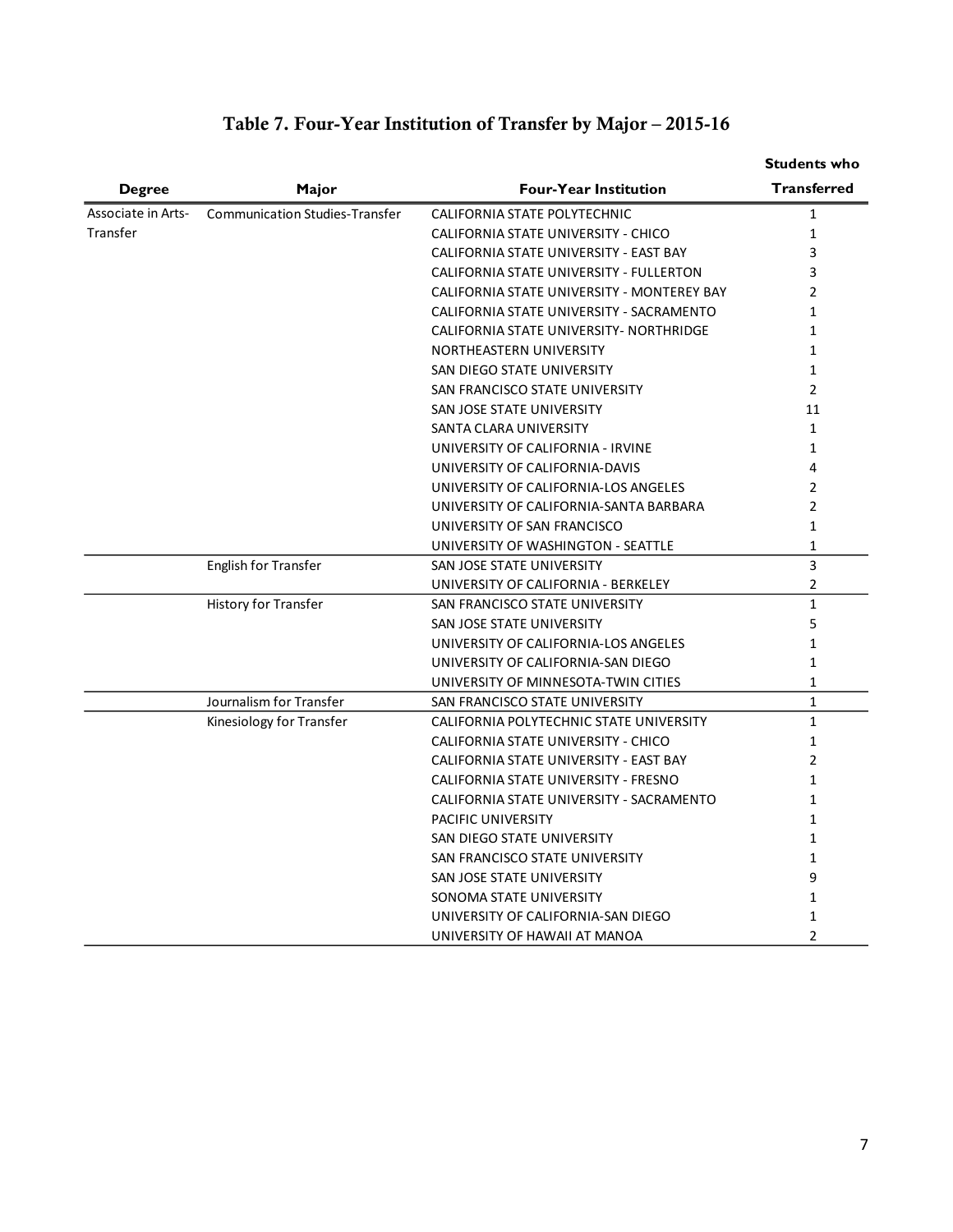|                    |                                    |                                            | <b>Students who</b> |
|--------------------|------------------------------------|--------------------------------------------|---------------------|
| <b>Degree</b>      | Major                              | <b>Four-Year Institution</b>               | <b>Transferred</b>  |
| Associate in Arts- | Political Science for Transfer     | LOYOLA MARYMOUNT UNIVERSITY                | 1                   |
| Transfer           |                                    | UNIVERSITY OF CALIFORNIA - BERKELEY        | 3                   |
|                    |                                    | UNIVERSITY OF CALIFORNIA-DAVIS             | 4                   |
|                    |                                    | UNIVERSITY OF CALIFORNIA-LOS ANGELES       | 2                   |
|                    |                                    | UNIVERSITY OF CALIFORNIA-SAN DIEGO         | $\mathbf{1}$        |
|                    |                                    | UNIVERSITY OF CALIFORNIA-SANTA BARBARA     | $\mathbf{1}$        |
|                    | Sociology for Transfer             | CALIFORNIA STATE UNIVERSITY - EAST BAY     | $\mathbf{1}$        |
|                    |                                    | CALIFORNIA STATE UNIVERSITY - LONG BEACH   | 1                   |
|                    |                                    | CALIFORNIA STATE UNIVERSITY - MONTEREY BAY | $\overline{2}$      |
|                    |                                    | SAN JOSE STATE UNIVERSITY                  | 10                  |
|                    |                                    | SONOMA STATE UNIVERSITY                    | 1                   |
|                    |                                    | THE NEW SCHOOL                             | 1                   |
|                    |                                    | UNIVERSITY OF CALIFORNIA - BERKELEY        | $\overline{2}$      |
|                    |                                    | UNIVERSITY OF CALIFORNIA-LOS ANGELES       | $\mathbf{1}$        |
| Associate in       | Admin of Justice for Transfer      | CALIFORNIA STATE UNIVERSITY - EAST BAY     | $\overline{2}$      |
| Science-Transfer   |                                    | CALIFORNIA STATE UNIVERSITY - FULLERTON    | 1                   |
|                    |                                    | CALIFORNIA STATE UNIVERSITY - SACRAMENTO   | 2                   |
|                    |                                    | SAN JOSE STATE UNIVERSITY                  | 13                  |
|                    |                                    | UNIVERSITY OF CALIFORNIA-DAVIS             | 1                   |
|                    | <b>Business Admin for Transfer</b> | CALIFORNIA POLYTECHNIC STATE UNIVERSITY    | $\mathbf{1}$        |
|                    |                                    | CALIFORNIA STATE UNIVERSITY - CHICO        | $\overline{2}$      |
|                    |                                    | CALIFORNIA STATE UNIVERSITY - EAST BAY     | 13                  |
|                    |                                    | CALIFORNIA STATE UNIVERSITY - FRESNO       | $\mathbf{1}$        |
|                    |                                    | CALIFORNIA STATE UNIVERSITY - LONG BEACH   | 3                   |
|                    |                                    | CALIFORNIA STATE UNIVERSITY - LOS ANGELES  | 4                   |
|                    |                                    | CALIFORNIA STATE UNIVERSITY - MONTEREY BAY | 1                   |
|                    |                                    | CALIFORNIA STATE UNIVERSITY - SACRAMENTO   | 3                   |
|                    |                                    | CALIFORNIA STATE UNIVERSITY - STANISLAUS   | 1                   |
|                    |                                    | CALIFORNIA STATE UNIVERSITY- NORTHRIDGE    | 1                   |
|                    |                                    | CHAPMAN UNIVERSITY-ORANGE                  | 1                   |
|                    |                                    | COLORADO STATE UNIVERSITY - GLOBAL CAMPUS  | 1                   |
|                    |                                    | DOMINICAN UNIVERSITY OF CALIFORNIA         | 1                   |
|                    |                                    | <b>MENLO COLLEGE</b>                       | $\overline{2}$      |
|                    |                                    | SAN DIEGO STATE UNIVERSITY                 | 8                   |
|                    |                                    | SAN FRANCISCO STATE UNIVERSITY             | 13                  |
|                    |                                    | SAN JOSE STATE UNIVERSITY                  | 106                 |
|                    |                                    | SANTA CLARA UNIVERSITY                     | 5                   |
|                    |                                    | SONOMA STATE UNIVERSITY                    | $\overline{2}$      |
|                    |                                    | TRIDENT UNIVERSITY INTERNATIONAL           | 1                   |
|                    |                                    | UNIVERSITY OF CALIFORNIA - BERKELEY        | $\mathbf{1}$        |
|                    |                                    | UNIVERSITY OF CALIFORNIA - IRVINE          | 1                   |
|                    |                                    | UNIVERSITY OF CALIFORNIA - RIVERSIDE       | 1                   |
|                    |                                    | UNIVERSITY OF CALIFORNIA-DAVIS             | 4                   |
|                    |                                    | UNIVERSITY OF CALIFORNIA-LOS ANGELES       | 1                   |
|                    |                                    | UNIVERSITY OF CALIFORNIA-SAN DIEGO         | 6                   |
|                    |                                    | UNIVERSITY OF CALIFORNIA-SANTA BARBARA     | 2                   |
|                    |                                    |                                            |                     |
|                    |                                    | UNIVERSITY OF ILLINOIS AT CHICAGO          | 1                   |

# Table 7. Four-Year Institution of Transfer by Major – 2015-16 (Continued)